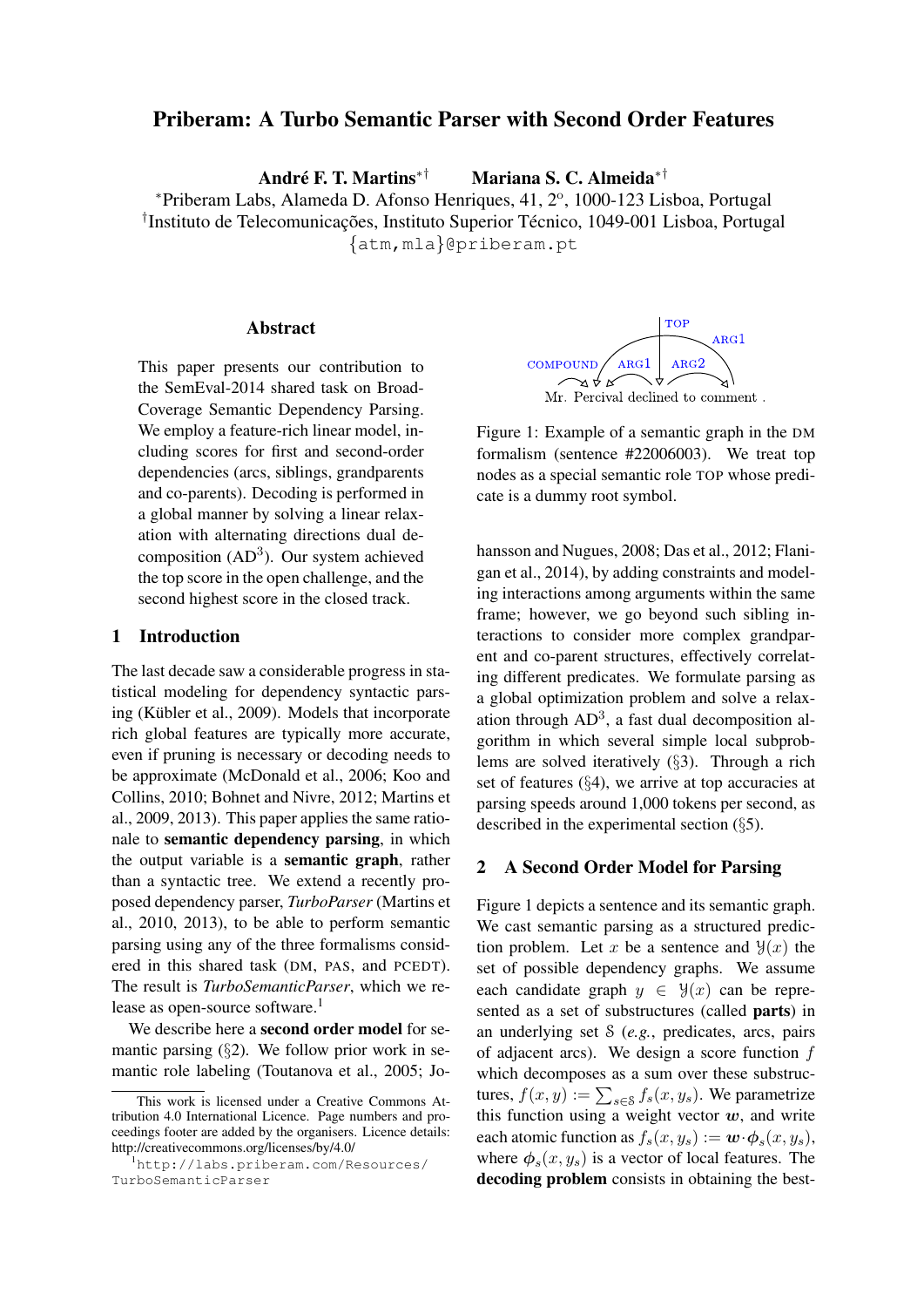Algorithm 1 Decoding in an Arc-Factored Model

|                        | 1: <b>input:</b> Predicate scores $\sigma_P(p)$ , arc scores $\sigma_A(p \to a)$ ,   |
|------------------------|--------------------------------------------------------------------------------------|
|                        | labeled arc scores $\sigma_{LA}(p \stackrel{r}{\rightarrow} a)$ .                    |
|                        | 2: Initialize semantic graph $G \leftarrow \emptyset$                                |
| 3: for $p = 0$ to L do |                                                                                      |
| 4:                     | Initialize $\sigma \leftarrow \sigma_P(p)$ , frame $A(p) \leftarrow \emptyset$       |
| 5: for $a = 1$ to L do |                                                                                      |
| 6:                     | Set $r' \leftarrow \arg \max_r \sigma_{LA}(p \rightarrow a)$                         |
| 7:                     | if $\sigma_A(p \to a) + \sigma_{LA}(p \stackrel{r'}{\to} a) > 0$ then                |
| 8:                     | $A(p) \leftarrow A(p) \cup \{\langle p, a, r'\rangle\}$                              |
| 9:                     | $\sigma \leftarrow \sigma + \sigma_A(p \to a) + \sigma_{LA}(p \stackrel{r'}{\to} a)$ |
| 10:                    | end if                                                                               |
| 11:<br>end for         |                                                                                      |
| 12:                    | if $\sigma > 0$ then set $G \leftarrow G \cup \{ \langle p, A(p) \rangle \}$         |
| $13:$ end for          |                                                                                      |
|                        | 14: <b>output:</b> semantic graph $G$ .                                              |

scored semantic graph  $\hat{y}$  given a sentence x:

$$
\widehat{y} = \arg\max_{y \in \mathcal{Y}(x)} f(x, y). \tag{1}
$$

Our choice of parts is given in Figure 2. The second order parts are inspired by prior work in syntactic parsing, modeling interactions for pairs of (unlabeled) dependency arcs, such as grandparents (Carreras, 2007) and siblings (Smith and Eisner, 2008; Martins et al., 2009). The main novelty is *co-parent* parts, which, to the best of our knowledge, were never considered before, as they only make sense when multiple parents are allowed.

If all parts were basic, decoding could be done independently for each predicate p, as illustrated in Algorithm 1. The total runtime, for a sentence with L words, is  $O(L^2|\mathcal{R}|)$ , where R is the set of semantic roles. Adding consecutive siblings still permits independent decoding for each predicate, but dynamic programming is necessary to decode the best argument frame, increasing the runtime to  $O(L^3|\mathcal{R}|)$ . The addition of consecutive co-parents, grandparents, and arbitrary siblings and co-parents breaks this independency and sets a demand for approximate decoding. Even without second-order parts, the inclusion of hard constraints (such as requiring some roles to be unique, see  $\S$ 3) also makes the problem harder.<sup>2</sup>

Rather than looking for a model in which exact decoding is tractable, which could be even more stringent for parsing semantic graphs than for dependency trees, we embrace approximate decoding strategies. Namely, our approach is based on



Figure 2: Parts considered in this paper. The top row illustrate the *basic parts*, representing the event that a word is a predicate, or the existence of an arc between a predicate and an argument, eventually labeled with a semantic role. Our *secondorder model* looks at some pairs of arcs: arcs bearing a grandparent relationship, arguments of the same predicate, predicates sharing the same argument, and consecutive versions of these two.

dual decomposition, a class of optimization techniques that tackle the dual of combinatorial problems in a modular and extensible manner (Komodakis et al., 2007; Rush et al., 2010). We employ alternating directions dual decomposition (AD<sup>3</sup>; Martins et al., 2011). Like the subgradient algorithm of Rush et al. (2010), AD<sup>3</sup> splits the original problem into local subproblems, and seeks an agreement on the overlapping variables. The difference is that the  $AD<sup>3</sup>$  subproblems have an additional *quadratic* term to accelerate consensus, achieving a faster convergence rate both in theory and in practice (Martins et al., 2012, 2013). For several factors (such as logic factors representing AND, OR and XOR constraints, budget constraints, and binary pairwise factors), these quadratic subproblems can be solved efficiently. For dense or structured factors, the quadratic subproblems can be solved as a sequence of local Viterbi decoding steps, via an active set method (Martins, 2014); this local decoding operation is the same that needs to be performed in the subgradient algorithm. We describe these subproblems in detail in the next section.

#### 3 Solving the Subproblems

Predicate and Arc-Factored Parts. We capture all the basic parts with a single component. As stated in §2, local decoding in this component has a runtime of  $O(L^2|\mathcal{R}|)$ , by using Algorithm 1.

Unique Roles. We assume some roles are unique, *i.e.*, they can occur at most once for the

<sup>&</sup>lt;sup>2</sup>Albeit the dynamic program could still incorporate constraints for unique roles (by appending a bit-string to the state to mark semantic roles that have been filled), runtime becomes exponential in the number of unique roles, only being feasible when this number is small.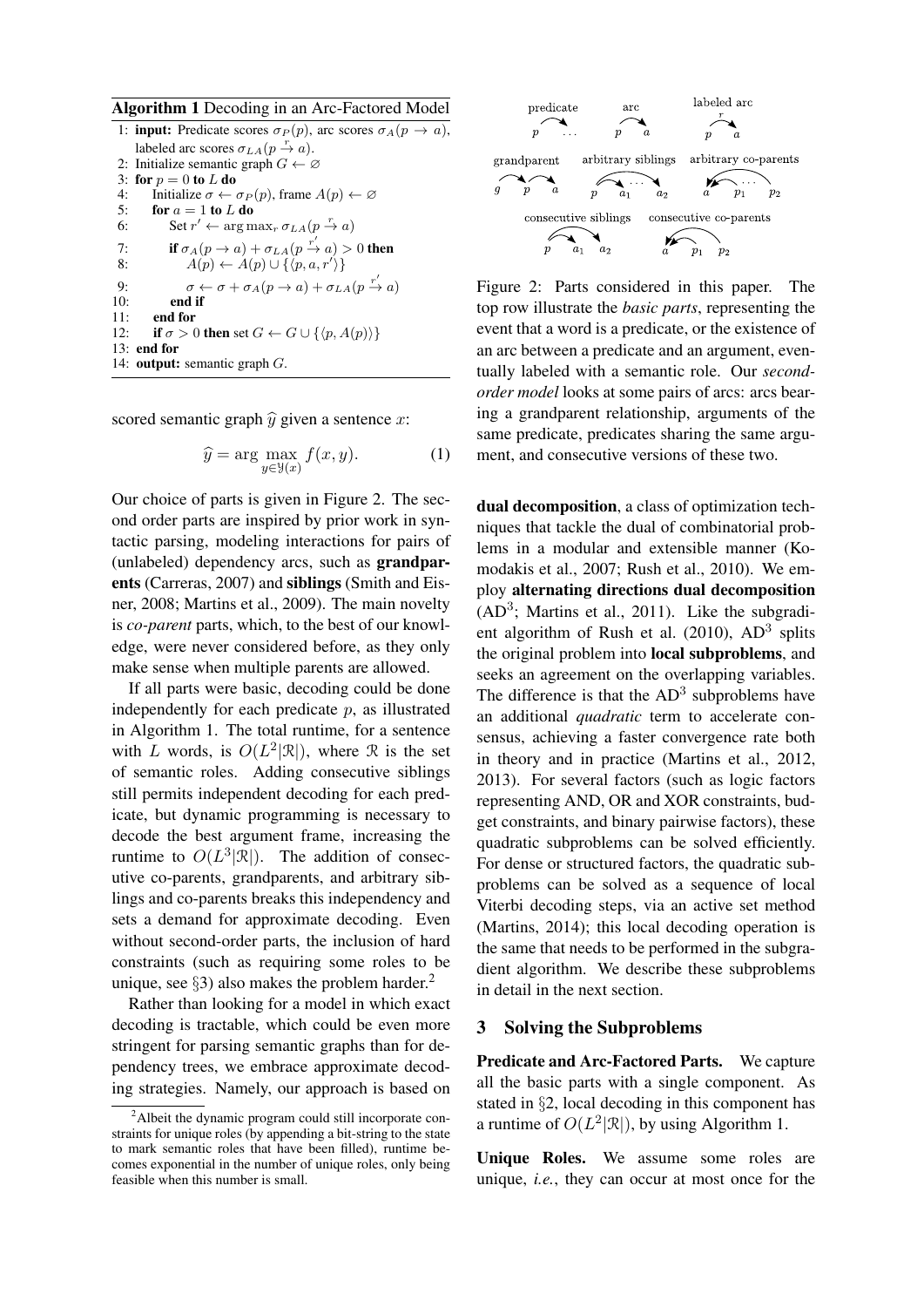same predicate. $3$  To cope with unique roles, we add hard constraints of the kind

$$
\sum_{a} \mathbb{I}(p \stackrel{r}{\to} a \in y) \le 1, \ \forall p, \forall r \in \mathcal{R}_{\text{uniq}}, \quad (2)
$$

where  $\mathcal{R}_{\text{uniq}}$  is the set of unique roles. This set is obtained from the training data by looking at the roles that never occur multiple times in the gold argument frames.<sup>4</sup> The constraint above corresponds to a ATMOSTONE factor, which is built-in in  $AD<sup>3</sup>$  and can be decoded in linear time (rendering the runtime  $O(L^2 |\mathcal{R}_{\text{uniq}}|)$  when aggregating all such factors). These have also been used by Das et al. (2012) in frame-semantic parsing.

Grandparents, Arbitrary Siblings and Coparents. The second-order parts in the middle row of Figure 2 all involve the simultaneous inclusion of a pair of arcs, without further dependency on the remaining arcs. We handle each of these parts using a simple pairwise factor (called PAIR in the  $AD^3$  toolkit). The total runtime to locally decode these factors is  $O(L^3)$ .

Predicate Automata. To handle consecutive siblings, we adapt the simple head automaton model (Alshawi, 1996; Smith and Eisner, 2008; Koo et al., 2010) to semantic parsing. We introduce one automaton for each predicate  $p$  and attachment direction (left or right). We describe right-side predicate automata; their left-side counterparts are analogous. Let  $\langle a_0, a_1, \ldots, a_{k+1} \rangle$  be the sequence of right modifiers of p, with  $a_0 =$ START and  $a_{k+1}$  = END. Then, we have the following component capturing consecutive siblings:

$$
f_{p,\rightarrow}^{\text{CSIB}}(p \rightarrow a_1, \dots, p \rightarrow a_k) =
$$
  

$$
\sum_{j=1}^{k+1} \sigma_{\text{CSIB}}(p, a_{j-1}, a_j).
$$
 (3)

Maximizing  $f_{p,\rightarrow}^{\text{CSIB}}$  via dynamic programming has a cost of  $O(L^2)$ , yielding  $O(L^3)$  total runtime.

Argument Automata. For consecutive coparents, we introduce another automaton which is analogous to the predicate automaton, but where arrows are reversed. Let  $\langle p_0, p_1, \ldots, p_{k+1} \rangle$  be the sequence of right predicates that take  $a$  as argument (the left-side case is analagous), with  $p_0$  = START and  $p_{k+1}$  = END. We define:

$$
f_{a,\leftarrow}^{\text{CCP}}(a \leftarrow p_1, \dots, a \leftarrow p_k) =
$$

$$
\sum_{j=1}^{k+1} \sigma_{\text{CCP}}(a, p_{j-1}, p_j).
$$
 (4)

The total runtime is also  $O(L^3)$ .

# 4 Features

We define binary features for each part represented in Figure 2. Most of the features are taken from *TurboParser* (Martins et al., 2013), while others are inspired by the semantic parser of Johansson and Nugues (2008). Those features marked with  $\dagger$ require information from the dependency syntactic parser, and are only used in the open track.<sup>5</sup>

Predicate Features. Our predicate features are:

- PREDWORD, PREDLEMMA, PREDPOS. Lexical form, lemma, and POS tag of the predicate.
- PREDREL. † Syntactic dependency relation between the predicate and its head.
- PREDHEADWORD/POS.<sup>†</sup> Form and POS tag of the predicate syntactic head, conjoined with the predicate word and POS tag.
- PREDMODWORD/POS/REL. † Form, POS tag, and dependency relation of the predicate syntactic dependents, conjoined with the predicate word and POS tag.

Arc Features. All features above, plus the following (conjoined with arc direction and label):

- ARGWORD, ARGLEMMA, ARGPOS. The lexical form, lemma, and POS tag of the argument.
- ARGREL. † Syntactic dependency relation between the argument and its head.
- LEFTWORD/POS.<sup>†</sup> RIGHTWORD/POS.<sup>†</sup> Form/POS tag of the leftmost/rightmost dependent of the argument, conjoined with the predicate word and POS tag.
- LEFTSIBWORD/POS,† RIGHTSIBWORD/POS.† Form/POS tag of the left/right sibling of the argument, conjoined with the predicate tag.
- PREDCONTEXTWORD, PREDCONTEXTPOS, PREDCONTEXTLEMMA. Word, POS, and lemma on the left and right context of the predicate (context size is 2).
- PREDCONTEXTPOSBIGRAM/TRIGRAM. Bigram and trigram of POS tags on the left and right side of the predicate.
- PREDVOICE. † Predicate voice: active, passive, or none. Determined from the syntactic dependency tree as in Johansson and Nugues (2008).

<sup>&</sup>lt;sup>3</sup>Such roles have been called "deterministic" by Flanigan et al. (2014).

<sup>4</sup> For PAS, all 43 roles were found unique; for DM, this number is 40 out of 52, and for PCEDT only 3 out of 69.

<sup>&</sup>lt;sup>5</sup>For the open track, the only external information used by our system were the provided automatic dependency trees.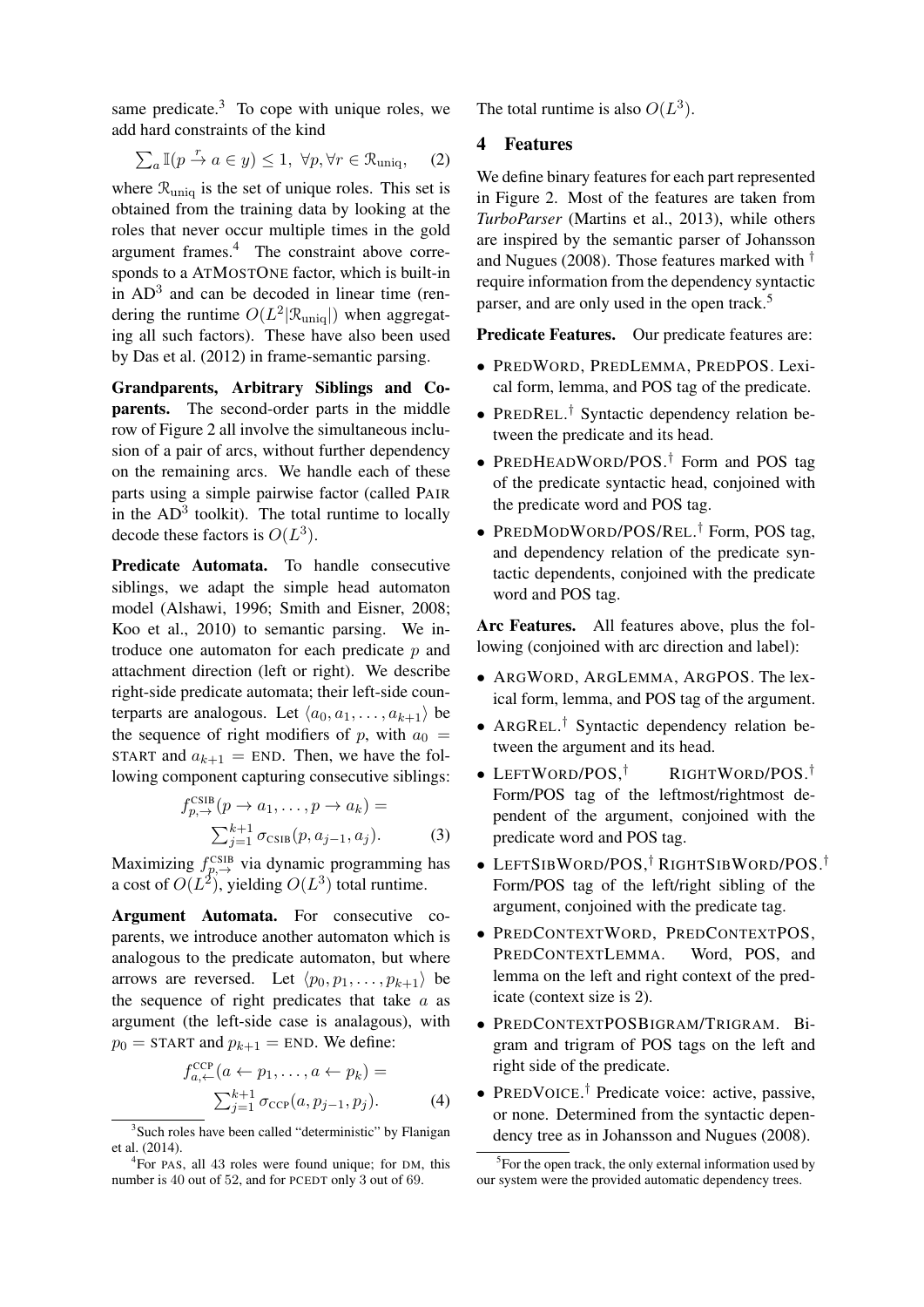- PREDWORDARGWORD, PREDWORDARG-POS, PREDPOSARGWORD, PREDPOSARG-POS. Predicate word/tag conjoined with argument word/tag.
- PREDARGPOSCONTEXT. Several features conjoining the POS of words surrounding the predicate and argument (similar to the contextual features in McDonald et al. (2005)).
- EXACTARCLENGTH, BINNEDARCLENGTH. Exact and binned arc length (distance between predicate and argument), conjoined with the predicate and argument POS tags.
- POSINBETWEEN, WORDINBETWEEN. POS and forms between the predicate and argument, conjoined with their own POS tags and forms.
- RELPATH,<sup>†</sup> POSPATH.<sup>†</sup> Path in the syntactic dependency tree between the predicate and the argument. The path is formed either by dependency relations or by POS tags.

Second Order Features. These involve a predicate, an argument, and a "companion word" (which can be a second argument, in the case of siblings, a second predicate, for co-parents, or the argument of another argument, for grandparents). In all cases, features are of the following kind:

- POSTRIPLET. POS tags of the predicate, the argument, and the companion word.
- UNILEXICAL. One word form (for the predicate/argument/companion) and two POS tags.
- BILEXICAL. One POS tag (for the predicate/argument/companion) and two word forms.
- PAIRWISE. Backed-off pair features for the companion word form/POS tag and the word form/POS of the predicate/argument.

### 5 Experimental Results

All models were trained by running 10 epochs of max-loss MIRA with  $C = 0.01$  (Crammer et al., 2006). The cost function takes into account mismatches between predicted and gold dependencies, with a cost  $c_P$  on labeled arcs incorrectly predicted (false positives) and a cost  $c_R$  on gold labeled arcs that were missed (false negatives). These values were set through cross-validation in the dev set, yielding  $c_P = 0.4$  and  $c_R = 0.6$  in all runs, except for the DM and PCEDT datasets in the closed track, for which  $c_P = 0.3$  and  $c_R = 0.7$ .

To speed up decoding, we discard arcs whose posterior probability is below  $10^{-4}$ , according to a probabilistic unlabeled first-order pruner. Table 1 shows a significant reduction of the search space with a very small drop in recall.

Table 2 shows our final results in the test set, for a model trained in the train and development partitions. Our system achieved the best score in the open track (an LF score of 86.27%, averaged over DM, PAS, and PCEDT), and the second best in the closed track, after the Peking team. Overall, we observe that the precision and recall in PCEDT are far below the other two formalisms, but this difference is much smaller when looking at unlabeled scores. Comparing the results in the closed and open tracks, we observe a consistent improvement in the three formalisms of around 1% in  $F_1$ from using syntactic information. While this confirms previous findings that syntactic features are important in semantic role labeling (Toutanova et al., 2005; Johansson and Nugues, 2008), these improvements are less striking than expected. We conjecture this is due to the fact that our model in the closed track already incorporates a variety of contextual features which are nearly as informative as those extracted from the dependency trees.

Finally, to assess the importance of the second order features, Table 3 reports experiments in the dev-set that progressively add several groups of features, along with runtimes. We can see that siblings, co-parents, and grandparents all provide valuable information that improves the final scores (with the exception of the PCEDT labeled scores, where the difference is negligible). This comes at only a small cost in terms of runtime, which is around 1,000 tokens per second for the full models.

|              | UR | # UA/tok LR                                | # LA/tok |
|--------------|----|--------------------------------------------|----------|
| DM           |    | 99.33 3.5 (13.4%) 99.22 34.4 (2.5%)        |          |
| <b>PAS</b>   |    | 99.53 3.3 (12.5%) 99.49 20.8 (1.9%)        |          |
| <b>PCEDT</b> |    | $\vert$ 99.03 2.1 (8.2%) 98.77 54.5 (3.0%) |          |

Table 1: Pruner statistics in the dev-set, for the open track. Shown are oracle recall scores, considering both unlabeled (UR) and labeled arcs (LR); and the averaged number of unlabeled and labeled arcs per token that remained after the pruning stage (# UA/tok and # LA/tok). In brackets, we show the fraction of unlabeled/labeled arcs that survived the pruning.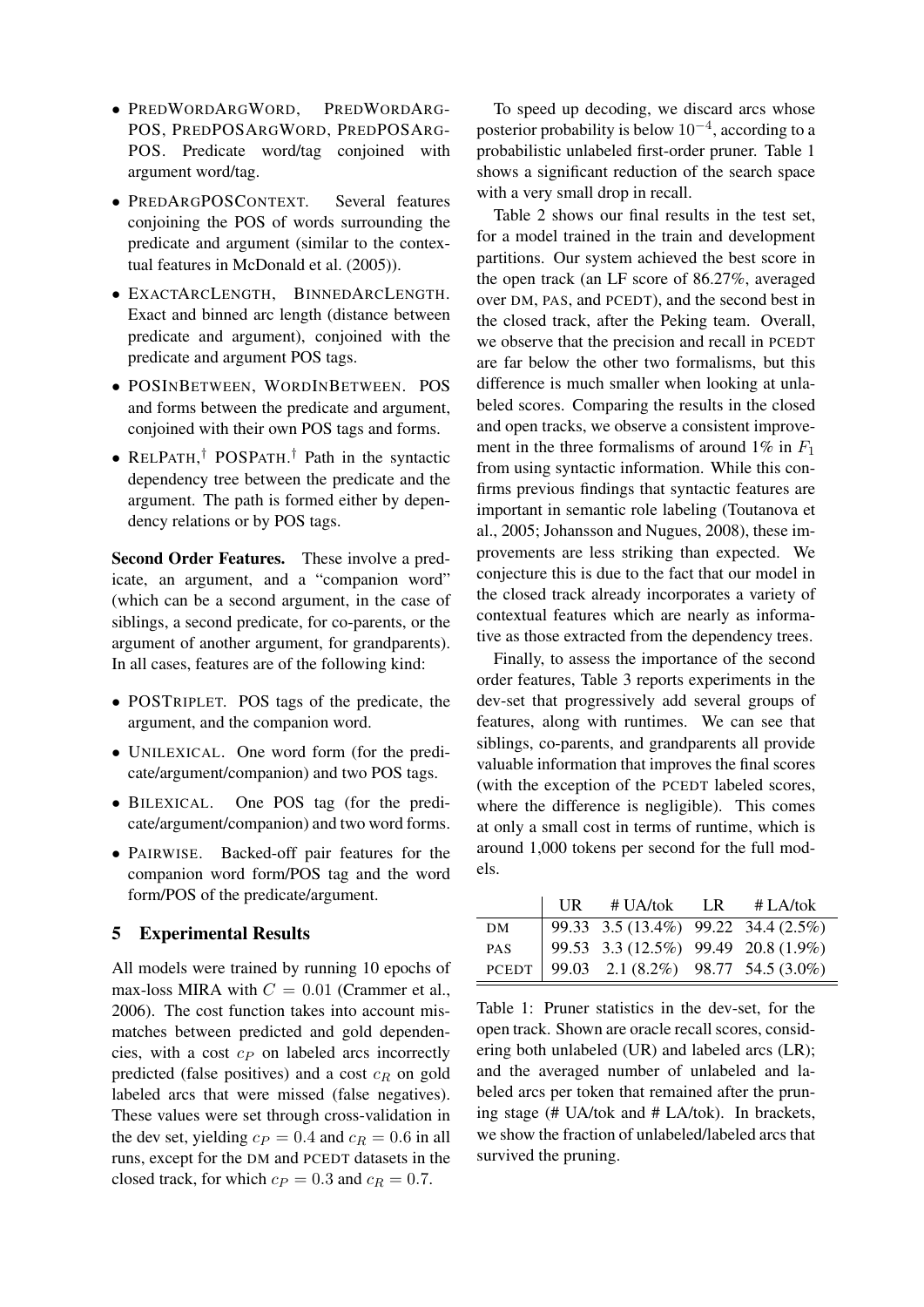|                 | UP                                                                  | UR                                                                   | UF    | I P | LR.                                                                         | - LF  |
|-----------------|---------------------------------------------------------------------|----------------------------------------------------------------------|-------|-----|-----------------------------------------------------------------------------|-------|
| DM, closed      |                                                                     | 90.14 88.65 89.39                                                    |       |     | 88.82 87.35 88.08                                                           |       |
| PAS, closed     |                                                                     | 93.18 91.12 92.14                                                    |       |     | 91.95 89.92 90.93                                                           |       |
| PCEDT, closed   |                                                                     | 90.21 85.51 87.80                                                    |       |     | 78.80 74.70 76.70                                                           |       |
| average, closed |                                                                     | $\mathcal{L} = \{ \mathcal{L} \mid \mathcal{L} \in \mathcal{L} \}$ . | 89.77 |     | $\mathcal{L} = \{ \mathcal{L} \}$ , where $\mathcal{L} = \{ \mathcal{L} \}$ | 85.24 |
| DM, open        |                                                                     | 91.41 89.26 90.32                                                    |       |     | 90.23 88.11 89.16                                                           |       |
| PAS, open       |                                                                     | 93.62 92.01 92.81                                                    |       |     | 92.56 90.97 91.76                                                           |       |
| PCEDT, open     |                                                                     | 91.58 86.61 89.03                                                    |       |     | 80.14 75.79 77.90                                                           |       |
| average, open   | $\begin{array}{cccccccccccccc} - & & & & & & & - & & & \end{array}$ |                                                                      | 90.72 |     | $\mathcal{L}(\mathcal{L}(\mathcal{L}))$ and $\mathcal{L}(\mathcal{L})$      | 86.27 |

Table 2: Submitted results for the closed and open tracks. For comparison, the best-performing system in the closed track (Peking) obtained averaged UF and LF scores of 91.03% and 85.91%, respectively.

|                             | UF    | LF    | Tok/sec |
|-----------------------------|-------|-------|---------|
| DM, arc-factored            | 89.90 | 88.96 | 1.681   |
| DM, arc-factored, pruned    | 89.85 | 88.90 | 2,642   |
| +siblings                   | 90.34 | 89.34 | 1,838   |
| +co-parents                 | 90.80 | 89.76 | 1,073   |
| +grandparent (full)         | 90.95 | 89.90 | 955     |
| PAS, arc-factored           | 92.34 | 91.40 | 1,927   |
| PAS, arc-factored, pruned   | 92.35 | 91.40 | 2,914   |
| +siblings                   | 92.45 | 91.45 | 2,106   |
| +co-parents                 | 92.71 | 91.71 | 1,104   |
| +grandparent (full)         | 92.87 | 91.87 | 1.043   |
| PCEDT, arc-factored         | 87.90 | 79.90 | 1,558   |
| PCEDT, arc-factored, pruned | 87.74 | 79.83 | 2,906   |
| +siblings                   | 88.46 | 79.98 | 2,066   |
| +co-parents                 | 90.17 | 79.90 | 1,531   |
| +grandparent (full)         | 90.18 | 80.03 | 1,371   |

Table 3: Results in the dev-set for the open track, progressively adding several groups of features, until the full model is obtained. We report unlabeled/labeled  $F_1$  and parsing speeds in tokens per second. Our speeds include the time necessary for pruning, evaluating features, and decoding, as measured on a Intel Core i7 processor @3.4 GHz.

### 6 Conclusions

We have described a system for broad-coverage semantic dependency parsing. Our system, which is inspired by prior work in syntactic parsing, implements a linear model with second-order features, being able to model interactions between siblings, grandparents and co-parents. We have shown empirically that second-order features have an impact in the final scores. Approximate decoding was performed via alternating directions dual decomposition  $(AD<sup>3</sup>)$ , yielding fast runtimes of around 1,000 tokens per second.

### Acknowledgements

We would like to thank the reviewers for their helpful comments. This work was partially supported by the EU/FEDER programme, QREN/POR Lisboa (Portugal), under the Intelligo project (contract 2012/24803) and by a FCT grant PTDC/EEI-SII/2312/2012.

## References

- Hiyan Alshawi. 1996. Head automata and bilingual tiling: Translation with minimal representations. In *Proc. of Annual Meeting of the Association for Computational Linguistics*, pages 167–176.
- Bernd Bohnet and Joakim Nivre. 2012. A transitionbased system for joint part-of-speech tagging and labeled non-projective dependency parsing. In *Proc. of the Empirical Methods in Natural Language Processing*, pages 1455–1465.
- Xavier Carreras. 2007. Experiments with a higherorder projective dependency parser. In *International Conference on Natural Language Learning*, pages 957–961.
- Koby Crammer, Ofer Dekel, Joseph Keshet, Shai Shalev-Shwartz, and Yoram Singer. 2006. Online Passive-Aggressive Algorithms. *Journal of Machine Learning Research*, 7:551–585.
- Dipanjan Das, André F. T. Martins, and Noah A. Smith. 2012. An Exact Dual Decomposition Algorithm for Shallow Semantic Parsing with Constraints. In *Proc. of First Joint Conference on Lexical and Computational Semantics (\*SEM)*, pages 209–217.
- Jeffrey Flanigan, Sam Thomson, Jaime Carbonell, Chris Dyer, and Noah A. Smith. 2014. A discriminative graph-based parser for the abstract meaning representation. In *Proc. of the Annual Meeting of the Association for Computational Linguistics*, pages 1426–1436.
- Richard Johansson and Pierre Nugues. 2008. Dependency-based syntactic–semantic analysis with PropBank and NomBank. *International Conference on Natural Language Learning*, pages 183–187.
- Nikos Komodakis, Nikos Paragios, and Georgios Tziritas. 2007. MRF optimization via dual decomposition: Message-passing revisited. In *Proc. of International Conference on Computer Vision*, pages 1–8.
- Terry Koo and Michael Collins. 2010. Efficient thirdorder dependency parsers. In *Proc. of Annual Meeting of the Association for Computational Linguistics*, pages 1–11.
- Terry Koo, Alexander M. Rush, Michael Collins, Tommi Jaakkola, and David Sontag. 2010. Dual decomposition for parsing with non-projective head automata. In *Proc. of Empirical Methods for Natural Language Processing*, pages 1288–1298.